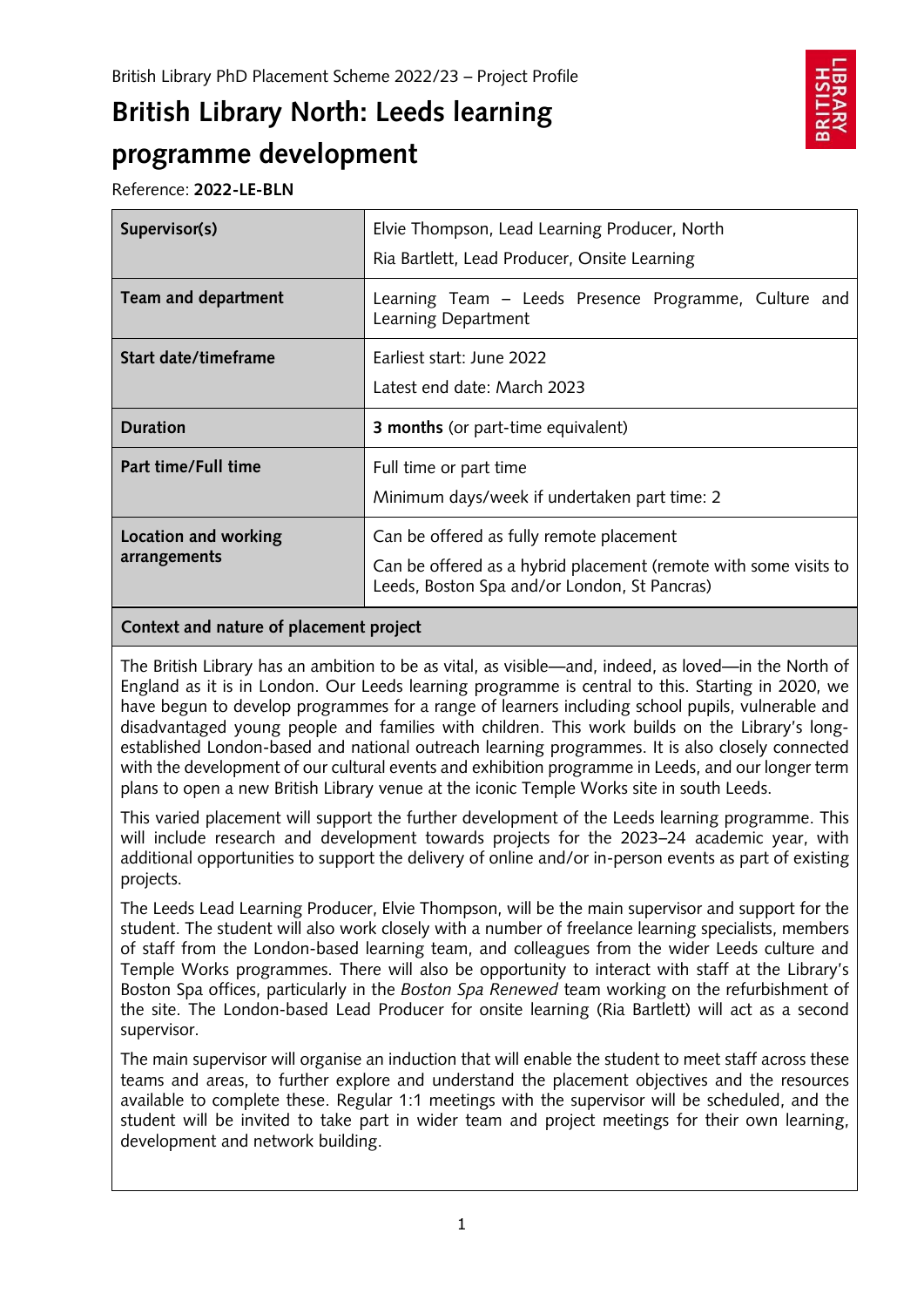## **Tasks and outcomes**

The primary focus of this placement will be to support development of the Leeds schools learning programme for the 2023–24 academic year.

The student will be able to choose two of the following areas of focus, depending on their preferences and interests:

- 1. A schools programme for the Library's Boston Spa site, to run following the site's refurbishment.
- 2. A primary school literacy programme for the 2023–24 academic year.
- 3. GCSE English teacher training sessions and student events for the 2023–24 academic year.

## **Applicants are encouraged to indicate in the 'Additional information' section of the application form which two areas they would be particularly interested in.**

The main tasks include:

- Desk-based research into school curricula and the Library's potential to support these.
- Consulting members of staff and learning specialists, as well as external stakeholders, for example teachers.
- Researching and reviewing children's books and school curriculum texts.
- Drafting, discussing, and finalising proposals on the two chosen areas of focus.
- presenting research insights and recommendations internally.

There will be additional optional opportunities to contribute to live project delivery, depending on the student's areas of interest, which may include:

- Supporting digital learning campaigns by communicating with teachers, updating records and assisting with marketing.
- Supporting live online or in-person events by communicating with attendees, preparing resources and assisting with event co-ordination.

Main expected outcomes:

- Written proposals on the student's two chosen areas of focus.
- Internal presentations summarising key insights and recommendations.